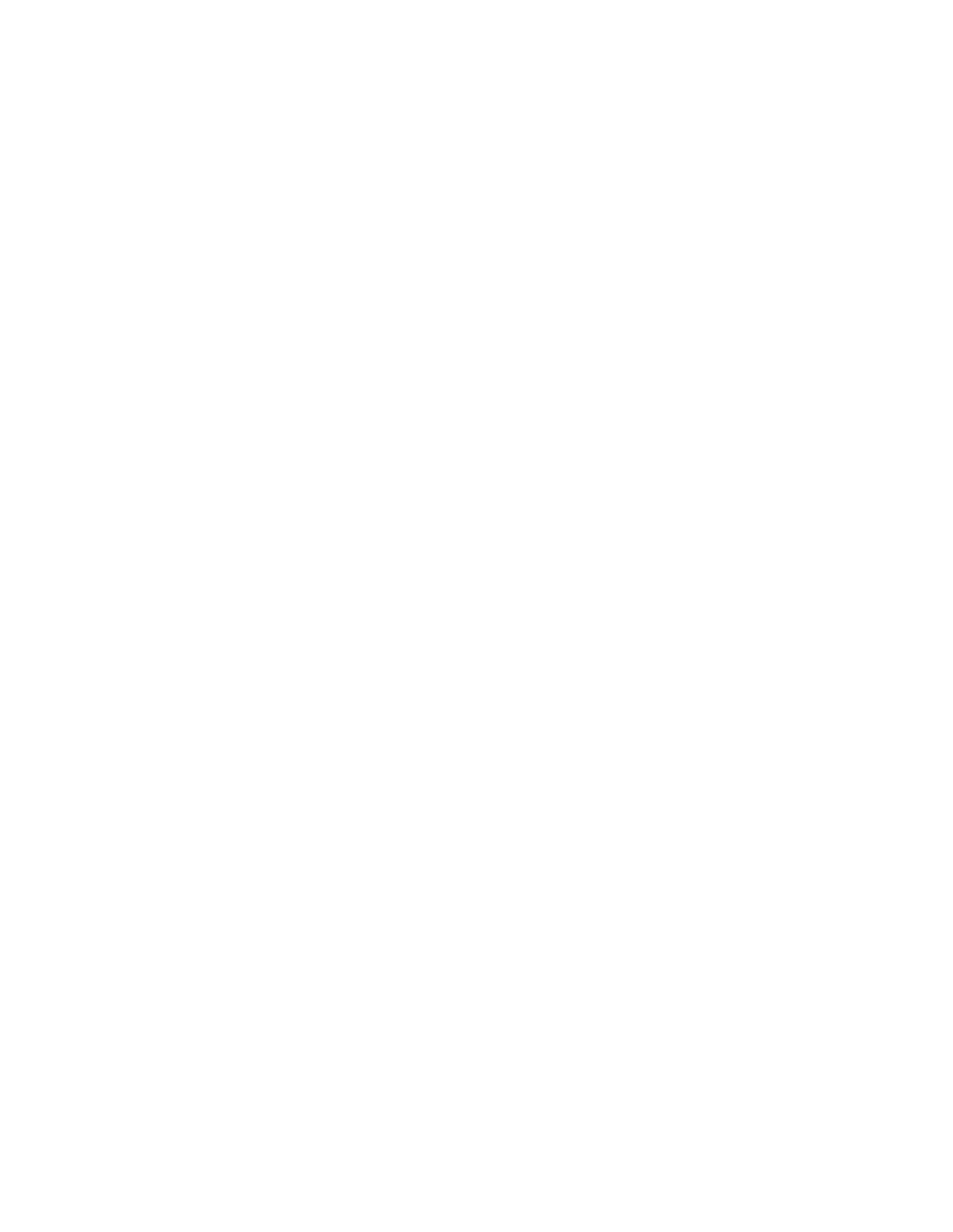## INTERNATIONAL MONETARY FUND AND THE INTERNATIONAL DEVELOPMENT ASSOCIATION

## THE UNITED REPUBLIC OF TANZANIA

# **National Strategy for Growth and Reduction of Poverty (NSGRP—MKUKUTA) Joint Staff Advisory Note**

Prepared by the Staffs of the IMF and IDA

Approved by David Nellor and Michael T. Hadjimichael (IMF) and Gobind T. Nankani (IDA)

March 24, 2006

# **I. OVERVIEW**

1. **The Government of the United Republic of Tanzania completed its National Strategy for Growth and Reduction of Poverty (NSGRP, commonly referred to by its Kiswahili acronym MKUKUTA) in June 2005.** This document serves as Tanzania's second Poverty Reduction Strategy Paper (PRSP) covering a period of five years and replaces Tanzania's PRSP 2000/01–02/03. Building on its predecessor and a review process based on analytical work and consultations with stakeholders and civil society, the MKUKUTA is broader, more inclusive and outcome-based.

2. **The revision of the first PRSP was based on a one-year consultation process**  led by the government as well as by other stakeholders<sup>1</sup> involving the general public. Consultations were broad based, within the executive, at the sub-national level, with Members of Parliament, and with other stakeholders. Participatory methodologies varied and included the use of telephone, television and radio programs, a website, workshops, group discussions, a questionnaire, annual Poverty Policy Week events, round table meetings, analytical studies and reports, and public meetings. A draft strategy based on first-round consultations was sent to lead-stakeholders for comments and published on the internet. The MKUKUTA describes in Chapter III the consultation process as well as issues that arose from the participatory process.

## 3. **The MKUKUTA emphasizes accelerating private-sector led growth by building a competitive economy supported by efficient government.** Attention is focused on actions to stimulate the private sector response, including addressing

 $\overline{a}$ 

<sup>&</sup>lt;sup>1</sup> Other stakeholders who led consultations were the Association of Local Authorities of Tanzania (ALAT) and civil society organizations, which covered 553,549 participants.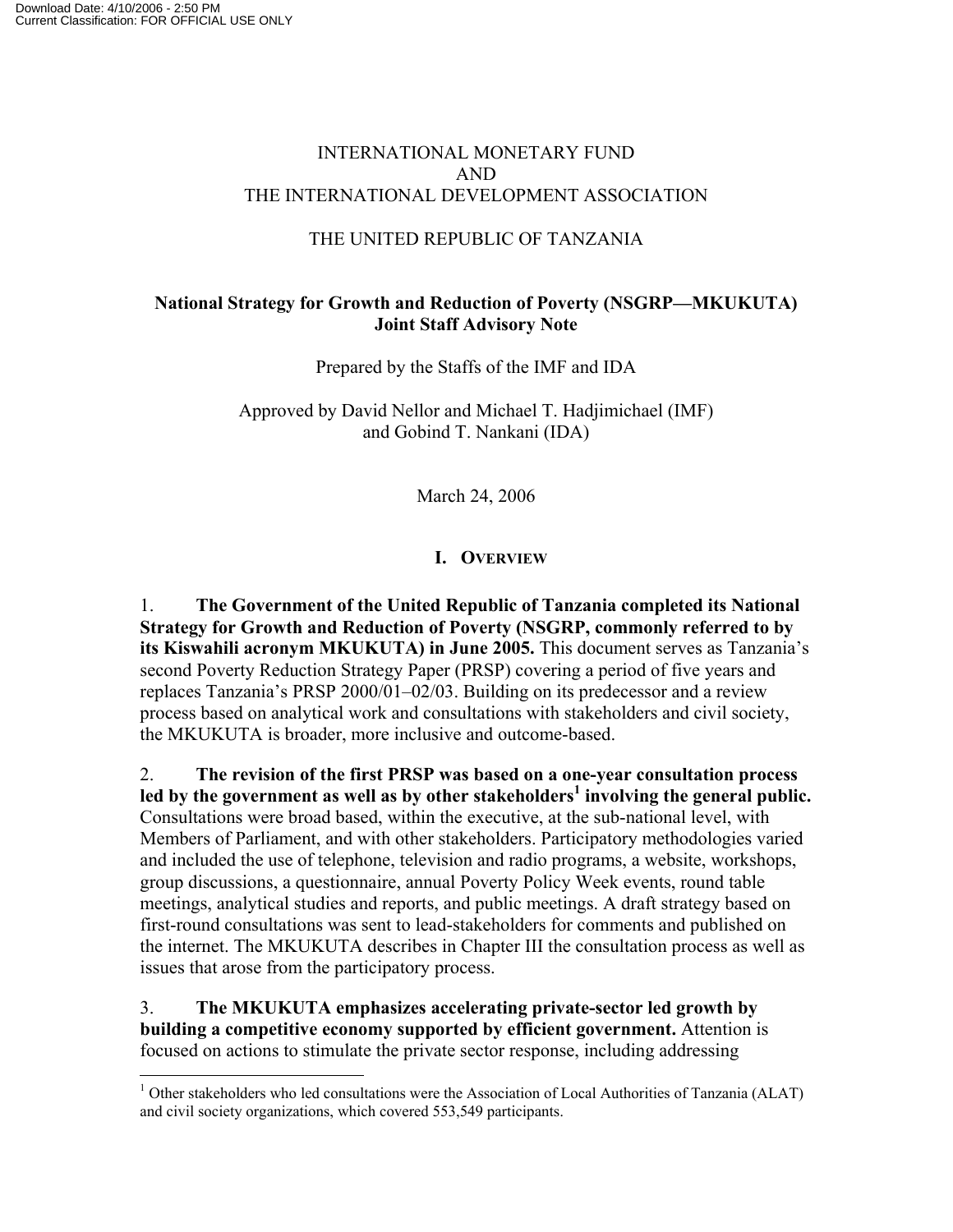infrastructure and human resource capacity constraints, strengthening the business environment, and encouraging export diversification. The strategy identifies three outcome clusters: (i) growth and reduction of income poverty; (ii) improvement of quality of life and social well-being; and (iii) good governance and accountability. The MKUKUTA adopts an outcome-based approach in contrast to the priority sector spending approach under the first PRSP. The "outcomes-approach" stresses inter-sector linkages and synergies and encourages cross-sector collaboration. It also emphasizes the need to institutionalize participation and better mainstreaming cross-cutting issues.

4. This Joint Staff Advisory Note (JSAN) provides staffs' analysis and advice on key priorities for strengthening the MKUKUTA and for ensuring effective implementation. This JSAN comes at a time when the newly elected Government of Tanzania is in the process of re-organizing the administration, of clarifying its priorities, and of finalizing MDA strategic plans and budgets. It also comes at a time where a severe drought, an energy crisis and imminent exposure to avian influenza require considerable attention and resources to mitigate their impact on human welfare and economic performance. The staffs realize that this is likely to have an impact on the weight that can be given to some of the issues raised in this document and that Government needs time and space to consolidate itself and to address these various emergencies.

#### **II. POVERTY DIAGNOSIS**

5. **MKUKUTA presents a careful poverty diagnosis building on available evidence from the Household Budget Survey, Labour Force Survey and the Participatory Poverty Analysis.** The staffs subscribe to MKUKUTA's view that high income growth embedded in an environment of good governance is needed to sustainably reduce income poverty and to improve service delivery. As Tanzania is characterized by low incomes and low income inequality, broadly shared growth will have to be the main engine for poverty alleviation.

6. **The staffs welcome that MKUKUTA objectives are consistent with the MDG targets and that Tanzania aims to achieve them by 2010.** Tanzania has (almost) achieved the MDG for universal primary education already and significant progress has been made in reducing income poverty, malnutrition, child mortality and gender inequality in primary education. Despite this progress it may be more difficult to achieve all MDG targets by 2010 or even by 2015. Significant challenges remain in achieving environmental sustainability and in achieving health targets including the targets for child and maternal mortality and for combating diseases like HIV/AIDS and malaria. High economic growth and a commitment to improve public service delivery remain imperative to keep Tanzania on a path towards achieving the MDG targets. MKUKUTA strikes a careful balance between these objectives. The staffs concur with government that this balance needs to be maintained if Tanzania is to achieve and sustain the MDG objectives in the future.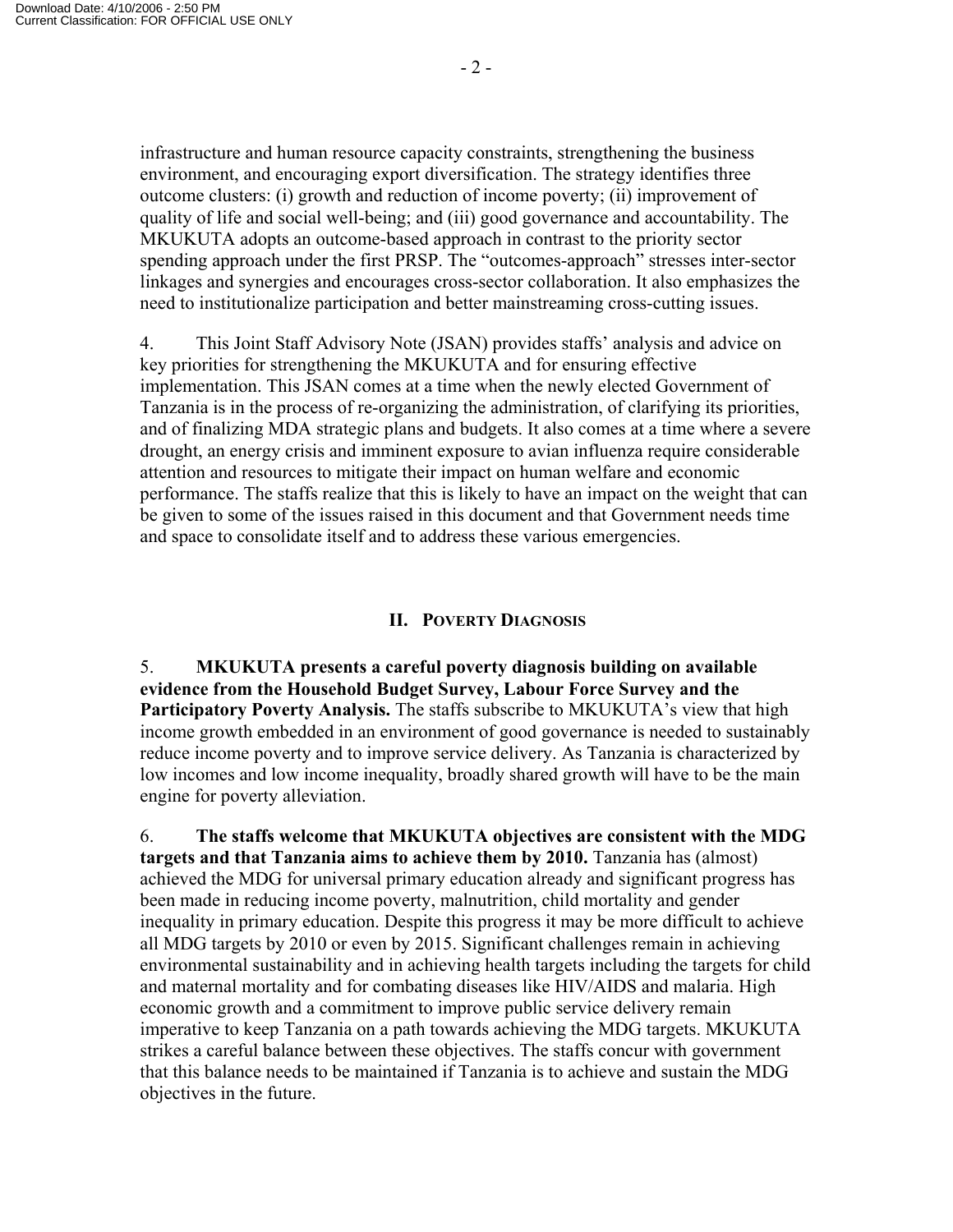7. **The staffs share government's concerns about rural-urban and inter-and intra regional disparities in income poverty and service delivery.** Whereas urban growth will benefit those living in rural areas via migration, transfers, wage effects and the demand for rural products, rural-urban inequalities will need to be addressed consciously. Poverty incidence in Dar es Salaam, for instance, is a third of that in Dodoma and Singida. The recently released Poverty and Human Development Report 2005 and the 2002 Population and Housing Census have highlighted the existence of even greater inequalities in poverty and service delivery at district level. For instance, under 5 child mortality varies from a low of 58 per 1000 in Arusha to more than four times that in Mbeya. Such divergence is found in many areas including in HIV prevalence, vaccination coverage, malnutrition, access to clean water, primary school enrollment and student/teacher ratios. To address these inequalities the decentralization process needs to be fully supported and budget allocation formulae and staffing policies may have to be reviewed. Improvements in routine data collection are needed to track progress in addressing these inequalities.

8. **Policies to support agricultural growth require special priority.** Popular sentiment supported by recent participatory analyses suggests little progress in rural poverty reduction. Poverty projections by the staffs using sectoral GDP growth estimates show that if Tanzania is able to sustain high levels of agriculture sector growth, this is likely to lead to a significant reduction in overall poverty. As agriculture is the sector with the lowest growth rates and as most poor people depend on subsistence agriculture for their livelihood, increasing agricultural labor productivity through commercialization and value addition is not only key for rural poverty reduction it will also act as catalyst for the development of the (informal) rural non-farm sector. Improving agricultural productivity requires making progress with implementing the agricultural sector strategy, promoting innovation, value addition and crop and region specific approaches and ensuring greater market access and removing obstacles to doing business.

9. **Clear lead agencies and associated mandates are needed to address cross cutting issues.** MKUKUTA recognizes various cross cutting issues including HIV/AIDS, environment and gender relations. Others include orphans, malnutrition or social protection. The staffs support MKUKUTA's vision of cross-sectoral coordination within the clusters but also consider that without an explicit identification of those responsible for results in these cross cutting issues and an explicit mandate to act progress may be limited.

10. **Demography merits greater attention.** MKUKUTA does not explicitly discuss demography. Yet during the MKUKUTA period Tanzania's population will increase by 4 to 5 million people. Such a high population increase dilutes the impact GDP growth has on household welfare, poses challenges for youth employment and creates tension between resource requirements needed for private consumption and those available for private investments. This tension is exacerbated by the fact that almost half (48 percent) of the population is now in the dependent age groups with the young requiring primary and secondary education and the old seeking health care. Therefore, considerable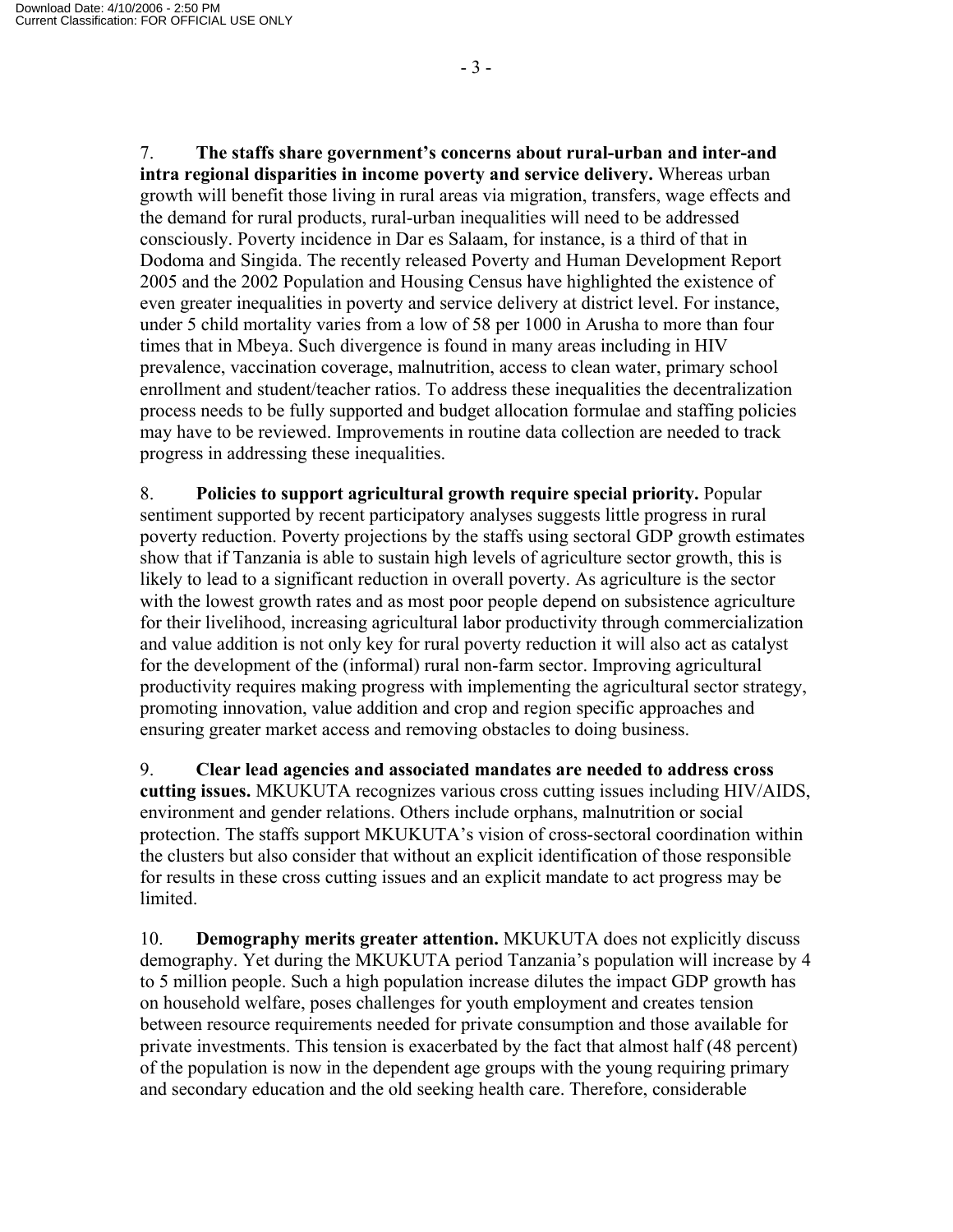additional public investments are required to maintain the status quo in public service delivery, making improvements in access or quality a whole different challenge. A longer-term vision on demography and its impact on economic growth, youth employment, household welfare and the government's ability to deliver quality social services is needed.

#### **III. PRIORITY ACTIONS AND CRITICAL AREAS FOR SUCCESS**

#### **A. Macroeconomic Framework**

11. **The macroeconomic framework underlying the MKUKUTA is consistent with its poverty reduction objectives.** The staffs welcome the Government's commitment under the MKUKUTA to maintain sound economic and financial policies consistent with the objective for GDP growth of 6 to 8 percent per annum and continued implementation of the supporting structural and institutional reform measures. To achieve further acceleration of economic growth while maintaining low inflation and macroeconomic stability, the MKUKUTA correctly emphasizes the need to address key impediments to growth within a consistent and stable macroeconomic framework through improved mobilization of public resources and their efficient use, effective management of liquidity pressures emanating from high aid inflows, sustained financial sector reform, and promotion of an environment conducive to private sector economic activity. Going forward, it will be important to further develop strategies identified in the MKUKUTA in order to translate the stated policy objectives into actionable plans.

12. **The MKUKUTA recognizes that achieving the authorities' ambitious targets will require significant amounts of foreign assistance over the medium term as well as a careful management of aid inflows.** The staffs believe it will be important that the authorities, in consultation with development partners, prepare a medium-term quantitative framework underlying the MKUKUTA based on costing and prioritization of the intervention strategies needed to reach the MKUKUTA objectives and resolve the outstanding issues related to the estimation of the financing requirement. Having such framework in place would also facilitate the authorities' requests for future or scaled-up donor assistance. In this context, it is essential that the authorities prepare for a variety of future scenarios depending on the scope of resources — both donor support, and domestic revenue — as well as a proper assessment of the economy's absorptive capacity.

13. **Achieving the MKUKUTA's objectives will also require increased devolution of spending to lower levels of government.** Such devolution should be accompanied by capacity building at the local government level, including through fully integrating the LGAs into the budget preparation and execution process and strengthening the efforts to obtain detailed monthly expenditure reports before releasing further funds to LGAs.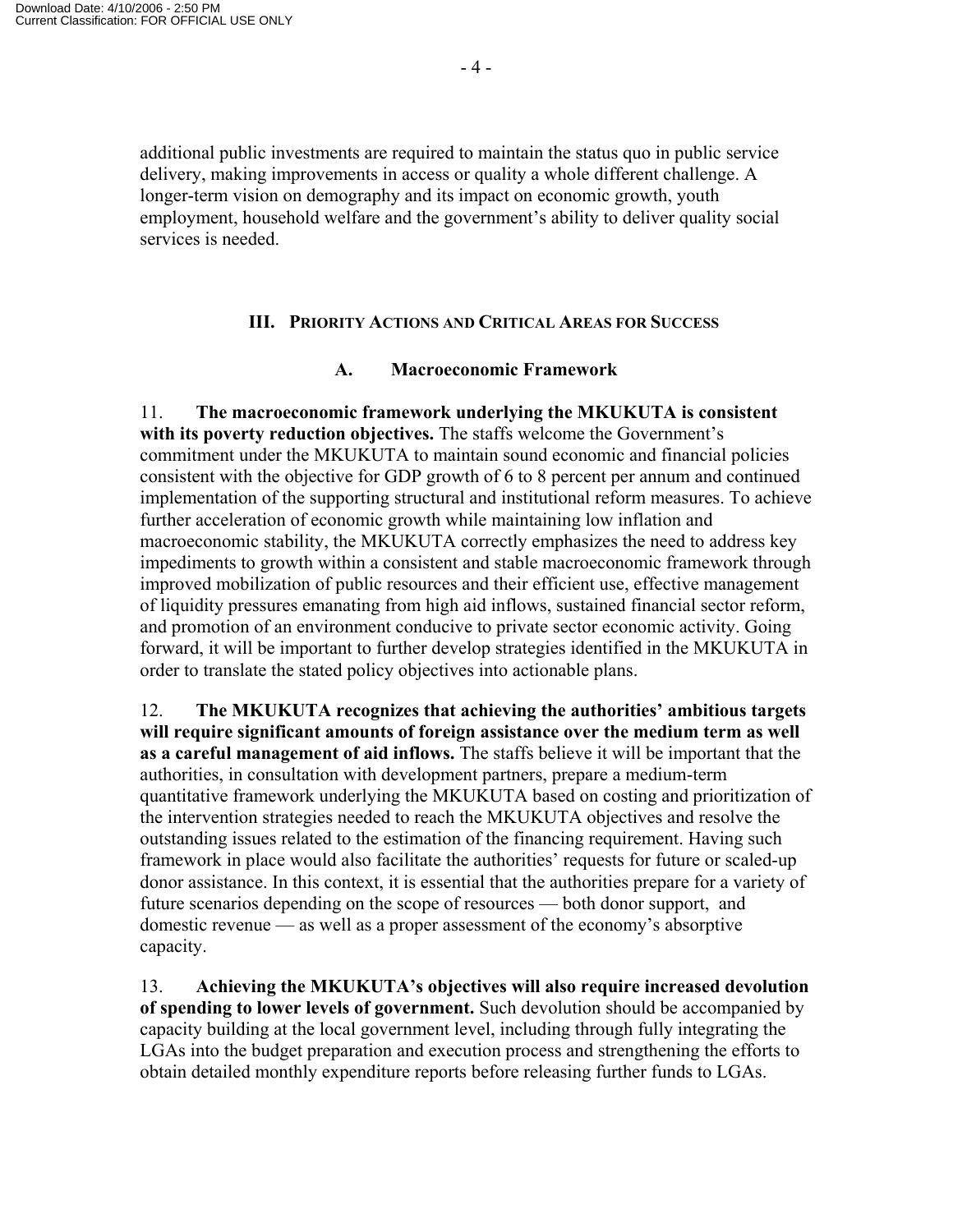## **B. Integration of Mkukuta in National Systems**

14. **Development and implementation of the MKUKUTA has taken place in the context of a significant overhaul of national planning and budgeting systems aiming at comprehensive results based management , increased domestic accountability and greater alignment and harmonization of external financing**. In the staffs' view, the Government has taken very seriously the task of building national planning and budgeting institutions which fully integrate MKUKUTA, recognizing the need for ownership not only of the policy content but also of the instruments and processes for its effective implementation. In parallel with developments in the planning and budget system, the Government has pursued an ambitious program for integration of external financing within national systems, while also attempting to carry through both reforms in a form which builds domestic accountability.

15. **Extensive consultation in development of the MKUKUTA has been part of a broader effort in recent years to encourage greater participation in national planning and budget systems.** Participation in the budget process has been developed through the annual public expenditure review, which has included particular focus on linkage between MKUKUTA and the budget. Sector reviews with broad stakeholder participation have been a means of making implementation more accountable, and the Government is in process of extending the use of such reviews across the principal MKUKUTA policy areas. The staffs consider that Government's sustained efforts in this area could be consolidated by developing a more explicit national strategy for enhancing domestic accountability, including clearer ground rules on representation in participatory processes, clarity on the relation between participatory processes and more formal accountability systems such as Parliamentary process, more explicit design of the role of sector reviews within national systems, and strategies for enhancing accountability at local level. The broader program of enhancing domestic accountability will also need to include more effective use of client service charters, addressing the issues identified in the report on State of the Public Service, and development of the successor program to the National Anti Corruption Strategy and Action Plan (NACSAP).

16. Within the Tanzanian system, the MKUKUTA provides a high level statement of priority public actions, while more detailed activities linked to specific resource allocations are developed in lower level planning instruments, in sector plans and agency level strategic plans. Linkage through these levels and planning to specific resource allocations is achieved through the Strategic Budget Allocation System (SBAS), which requires each agency to link proposed allocations back to specific MKUKUTA objectives, based on agency level strategic plans. Interministerial task forces have reviewed initial implementation of the new system to ensure effective coordination across government. Revisions in the system have been captured in a new Strategic Planning and Budgeting Manual. The Government is currently developing the system further to ensure that the national monitoring framework is fully aligned with SBAS and reflected in the Medium term expenditure framework, which provides the principal instrument for translating the MKUKUTA into specific prioritized operations.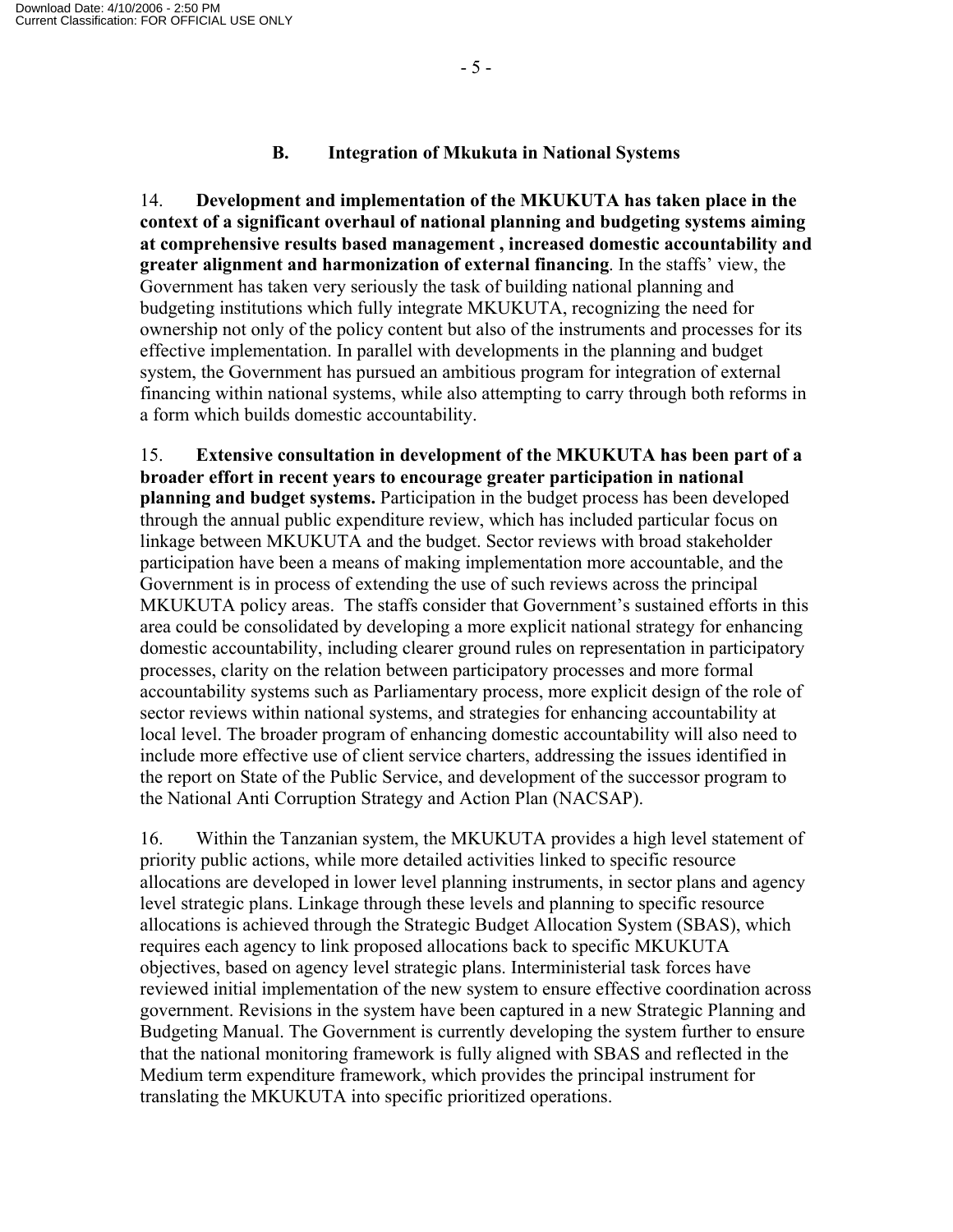17. In practice, the Government has chosen to rely on development of instruments within the existing national planning and budgeting system in order to implement a prioritized and costed translation of the MKUKUTA, rather than using a MKUKUTA specific implementation framework and costing exercises as the main instruments for

implementation. A MKUKUTA implementation framework is under preparation, but is currently envisaged as a consistency check for the coordination of sector plans rather than a prerequisite for MKUKUTA implementation. This approach emerged pragmatically as the outcome of the authorities' efforts to avoid parallel planning processes and ensure that MKUKUTA is integrated within a comprehensive national planning and budgeting system.

18. **The staffs appreciate the challenge and risks which the government has taken on in attempting such comprehensive redesign of national planning systems.** The triple challenge of developing results based planning and budgeting systems, harmonization of external financing and enhancement in domestic accountability represent an ambitious and highly demanding agenda of institutional change, especially in a context where design must take account of severe domestic capacity constraints. The program has required considerable experimentation and pragmatic innovation and an intensive program of institutional reform. The work is incomplete, there are important design choices still to be made, and it is likely to take several more years to develop systems which provide an integrated and mutually supportive solution to all three objectives. The staffs strongly support the Government's consistent efforts to avoid parallel systems for MKUKUTA implementation and its systematic attempt to implement its policies through the development of integrated national systems. The staffs also consider that the distinctive choices made in Tanzania so far are likely to offer useful lessons for PRSP countries facing similar challenges.

19. Nevertheless, there are challenges. Using the existing planning system in implementation makes sense, but the quality of existing cluster and sector level plans for MKUKUTA is quite variable. Particularly critical is the lack of effective translation of the broad commitment to growth in the MKUKUTA into a coordinated strategy which could ensure consistency across sector plans and drive a prioritized public investment strategy. **The MKUKUTA's operational targets of improving infrastructure and enhancing the enabling environment for private sector-led growth will require increased public spending on physical infrastructure, including roads and transport gateways, and the provision of electric power and water.** It will be important that such infrastructure spending be done within the fiscal framework and in the context of a consistent macroeconomic and regulatory framework and subjected to solid costing and prioritization and strong coordination among ministries and development partners. The staffs view this as one of the weakest aspects of MKUKUTA implementation at this stage.

20. More work is needed on streamlining the classification of activities in the MTEF and the cross link to MKUKUTA categories, to ensure maximum transparency. Finally, while the staff recognize the rationale for costing the MKUKUTA through the medium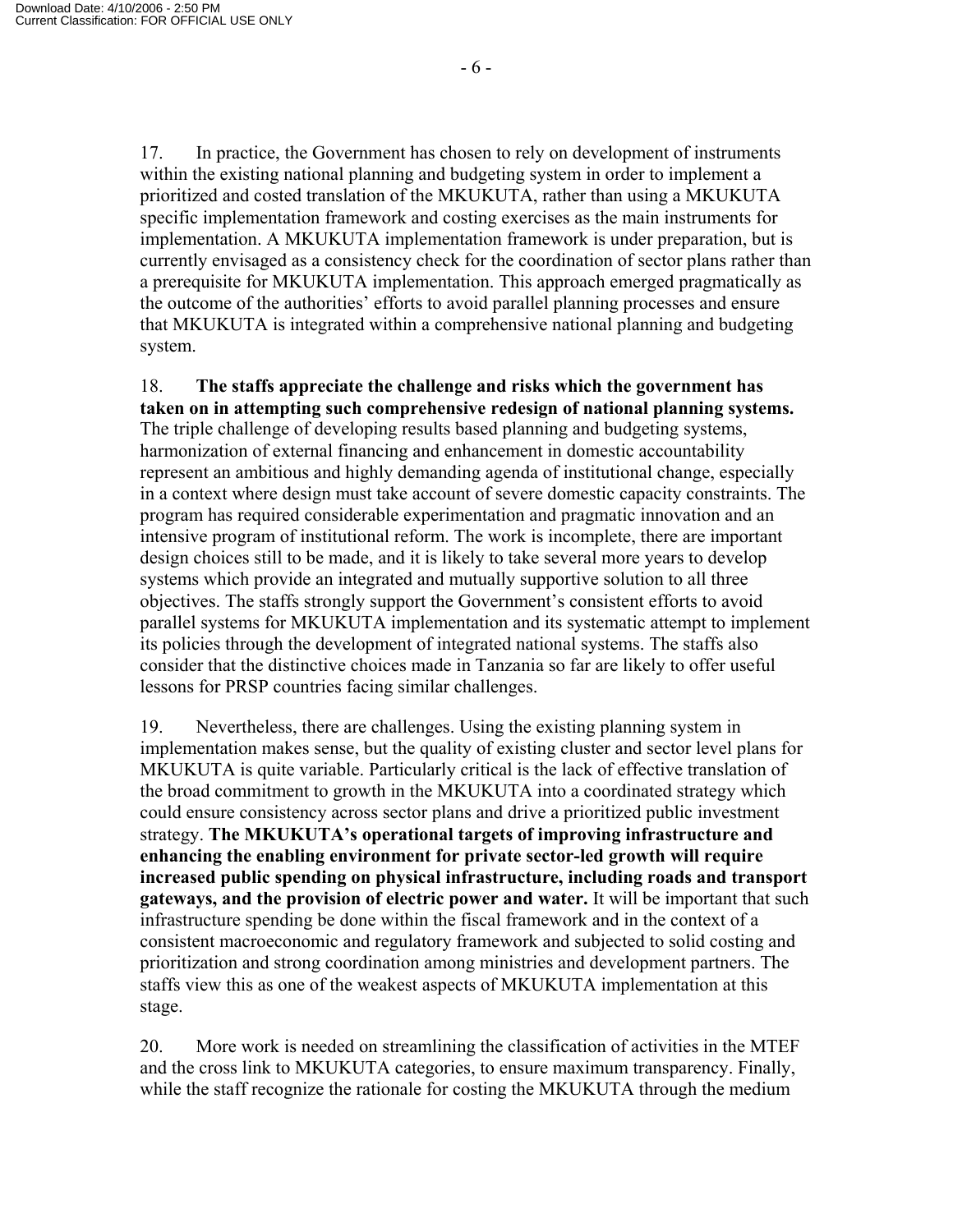term expenditure planning process, it will be important to complete the costing of activities which lie beyond the present MTEF horizon.

21. **The Government has pursued an ambitious approach towards reorienting external financing to maximize alignment with the MKUKUTA through development of a Joint Assistance Strategy**. In parallel, general budget support has been redesigned to clarify the linkage with MKUKUTA implementation, based on a Performance Assessment Framework aligned with MKUKUTA cluster objectives. This has entailed requiring broader sector coverage and the introduction of additional review processes to ensure enhanced monitoring of sector results. However, the synergy between the JAS and the parallel reforms in the planning and budgeting system has not yet been maximized – in particular the potential of the Budget Guidelines/MTEF preparation as an instrument for ensuring consistency between external financing and the MKUKUTA could be developed much further.

### **IV. POVERTY MONITORING AND EVALUATION**

22. **Tanzania has a relatively well functioning Poverty Monitoring System (PMS).** Under the first PRS I, the PMS produced two analytical Poverty and Human Development Reports (a third was released in February this year), organized the publicly accessible Policy Poverty Week, updated PRS indicators and produced APRs. The PMS is under revision and will be tailored to MKUKUTA needs. One of the objectives is to integrate MKUKUTA monitoring closer with existing monitoring, planning and budgeting processes. The staffs support this effort and appreciate the ongoing explorations to achieve this objective. One way to do so would be to reserve MKUKUTA monitoring and the associated MKUKUTA indicators exclusively for high level impact and outcome measures and to refer indicators reflecting sector outputs, processes and inputs to sector strategies. This would align MKUKUTA monitoring with the view that MKUKUTA implementation and costing are operationalized through existing sector strategies and the budget process.

23. **High level MKUKUTA impact and outcome indicators will have to be complemented with sector level indicators of inputs, processes, outputs and sector outcomes. A link between sector outcomes and MKUKUTA outcomes will need to be established**. Without such link MKUKUTA outcomes may track results for which no one in particular can be held responsible. In its presence planning and budgeting decisions can be informed by sector outcomes as well as their contribution to MKUKUTA's goals and objectives. Both would act as incentive to make greater use of data in policy planning and reporting. Under SBAS requests for funding already have to be made with reference to MKUKUTA goals and outcomes. The challenge is now to assure feedback from MKUKUTA and sector outcomes to sector planning and budgeting and to overall budget allocations.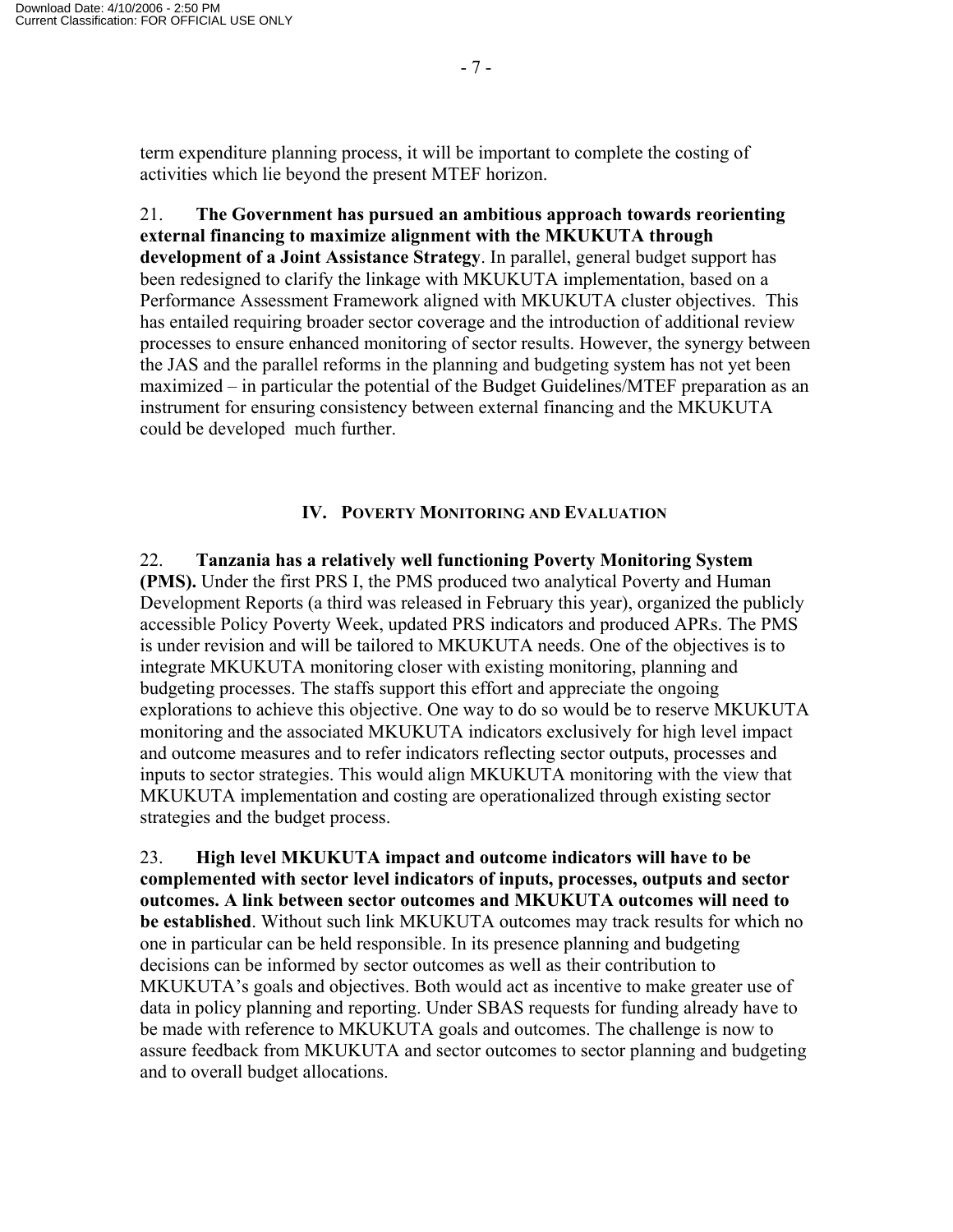24. **Results management needs an institutional home responsible for strengthening monitoring, for tracking results over time and for linking them to reporting, planning and budgeting processes** as incorporated in the budget guidelines, MTEF, the PEFAR process, sector reviews as well as the needs of monitoring the JAST and PRBS. A working group with members from MoF, PO-PSM, PO-PP, PO-RALG, VPO and the PMO was established last year in an effort to harmonize MKUKUTA, strategic planning and MTEF. To date the working group has focused on planning and budgeting leaving monitoring, evaluation and reporting for the future. With the process of identifying MKUKUTA indicators ongoing, the staffs encourage the working group to also address the latter issue.

25. **To facilitate an outcome based approach improved data production is needed for monitoring as well as program evaluation.** Problems with routine data are well known and discussed in the MKUKUTA document. Less well known are limitations of the existing household survey program. MKUKUTA's poverty and growth diagnosis was hindered by the absence of a recent Household Budget Survey (the last was carried out in 2000/1). Without a new HBS it remains hard to assess whether poverty in rural areas has declined or to improve the reliability of GDP estimates. The staffs therefore support proposals for higher frequency data collection such as an annual cycle of household budget/income and expenditure surveys. The staffs also support greater attention to program evaluation which would allow assessing progress in service delivery and assessing the impact and distributional consequences of programs like TASAF, fertilizer subsidies, the Secondary Education Development Program, the Rural Water Program and major infrastructural investments.

26. **The staffs consider the initiative to develop a Tanzania Statistical Master Plan (TSMP) comprising national and sector strategic statistical plans and costed implementation plans an important step towards resolving Tanzania's data problems.** Once developed the TSMP should enhance national ownership in statistics, rebalance the attention paid to social, economic and financial statistics, improve data access and availability, rationalize financing arrangements and improve the effectiveness of the data production system. To be fully effective, the TSMP will need to include an appraisal of the existing statistical legislation, consider the formation of a statistical cadre and review the institutional structure and staff incentives of the national statistical bureaus. To be successful the TSMP will require high level support from government and full commitment from NBS and OCGS management.